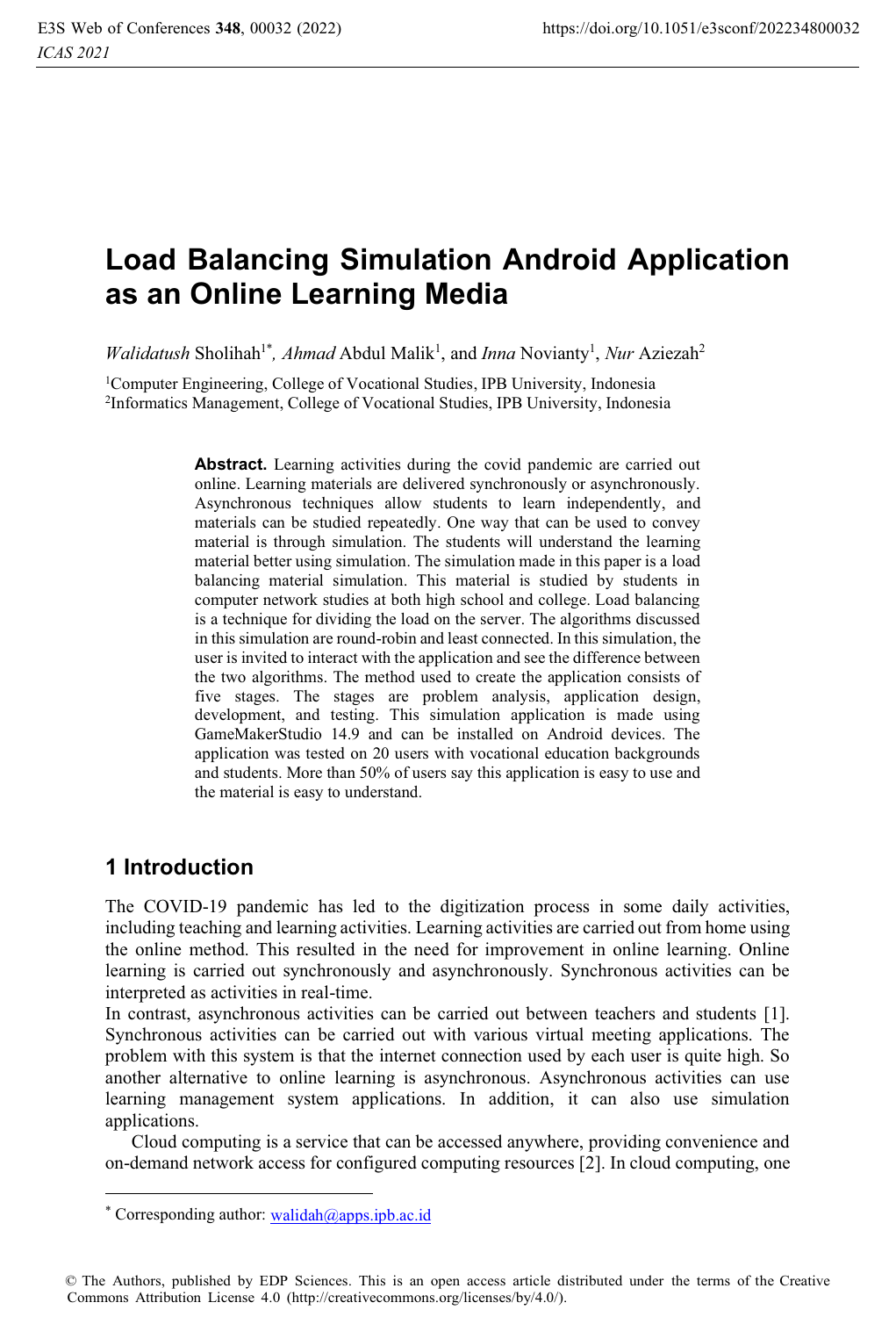of the most important pieces of information to understand is how to share server loads or load balancing. Load balancing manages incoming requests and ensures no server is overloaded or overloaded [3]–[5]. Overloaded or overloaded servers can cause system failure [6], [7]. A survey conducted by Snow Software in 2020 showed that of 250 IT organization leaders worldwide, more than 80% had experienced an increase in the use of cloud computing [8]. An increase or trend towards something will also increase the need for information about it.

Learning or understanding load balancing should be easy to obtain thorough information circulating in cyberspace. However, most learning only contains text that is quite difficult for beginners to understand. The simulation was chosen as a learning method because simulation is considered easier to convey information. In the simulation of receiving information, the percentage of success is quite high [9]. People who receive information using simulation media will more easily remember information than those who only receive information from vocal delivery [10]. Simulation is also very often found in education in technology [11], [12]. Many kinds of research on the Round Robin algorithm have been carried out. The Round Robin algorithm can improve performance by reducing waiting time [13].

In a learning process, apart from the method, the media should also be considered because learning media can affect learning effectiveness. Android is the operating system with the largest number of active users [14], and during the pandemic, the worldwide rate of use increased by 70% [15]. Android also allows users to access android devices anywhere without being limited by space and time [16], [17] being why smartphones with the Android operating system are chosen as learning media.

The problem in this study is how to make an android application to simulate the load balancing process using the round-robin algorithm and the least connection algorithm. Then the purpose of this research is to create a balancing simulation android application using the round-robin algorithm and the least connection algorithm. The benefits of this research are to facilitate the delivery of information about load balancing, round-robin algorithm, and least connection algorithm.

# **2 Methodology**

The methodology used in this study consists of (1) Problem Analysis, (2) Application Design, (3) Building Application, (4) Testing. The research method can be seen in Figure 1.

| <sup>-</sup> Problem<br>Desion<br>.<br>21. |  |
|--------------------------------------------|--|
|--------------------------------------------|--|

### **Fig. 1.** Research Method

In the analysis of the problem, it was found that the problem of learning in this network requires a medium where students can learn the material repeatedly. In addition, students and teachers do not need to be simultaneous. Learning media or applications must be easily accessible and easy to use. From this problem, a solution has been found. One of the learning media that can be made is an android-based application. The Android application is easy to get through the play store. This application can be opened anytime, anywhere, and repeatedly. After the application is installed on the mobile device, there is no need for an internet connection to open it.

At the application design stage, a flow is created to show the processes that occur in the application. This android simulation android application was created using GameMakerStudio. The programming language used is Delph. In the testing process, this application was tested on 20 users. Users are asked to use the application and write their response to this application.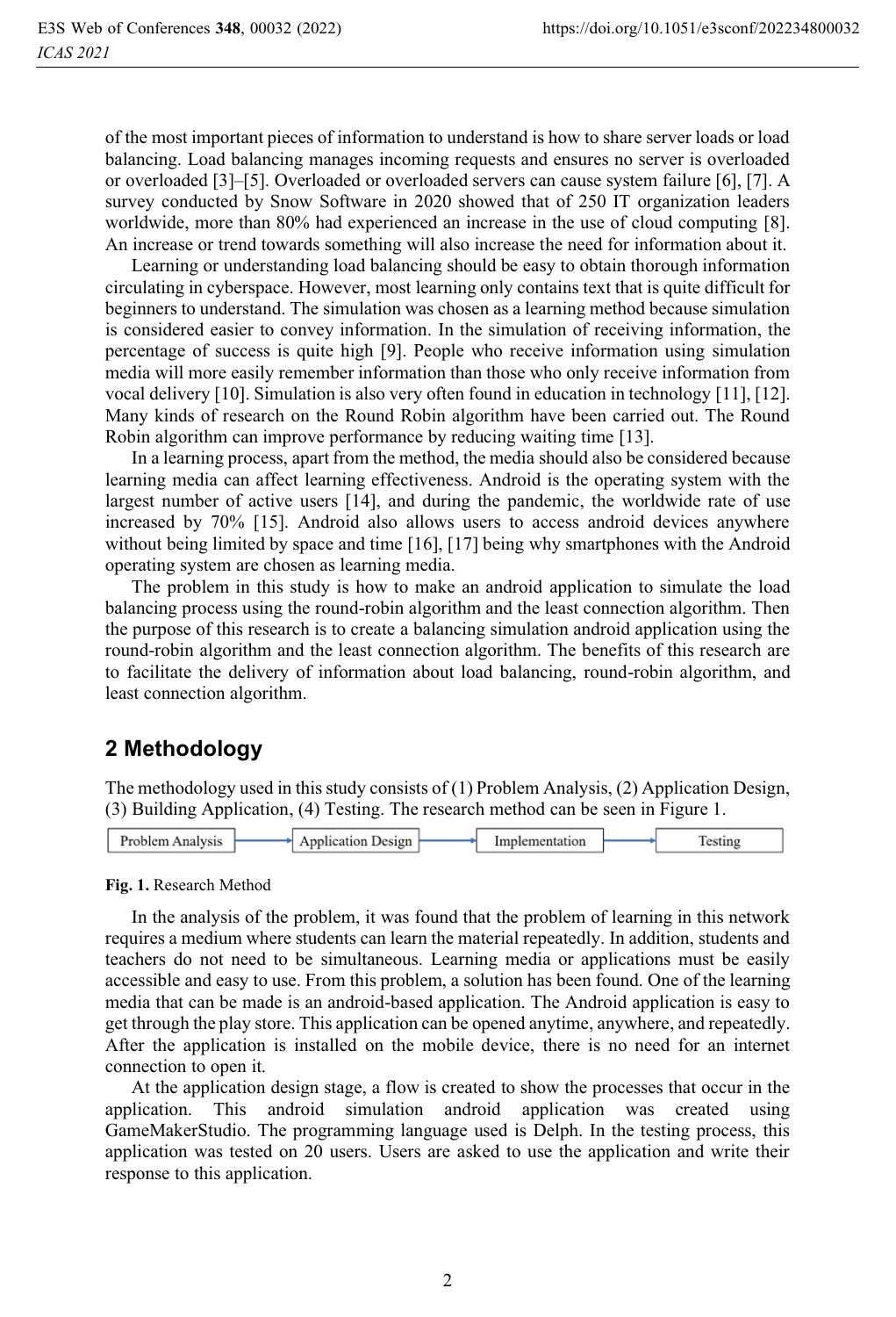### **3 Results**

This simulation application discusses two load balancing algorithms. There are Round Robin and Least Connection algorithms. These algorithms have different request distribution patterns. The difference in the request distribution pattern is used as the main material in the simulation application.

The difference in the request distribution pattern between the round-robin algorithm and the least connection algorithm lies in the determinant of the request distribution. In the roundrobin algorithm, requests are distributed based on the order of the server at the time of installation of load balancing. This server order is then used as a distribution determinant for an incoming request. In the least connection algorithm, the determinant of the distribution of requests is the number of active requests on each server. This determination to use the number of active requests makes the least connection algorithm more flexible than the round-robin algorithm.

The round-robin algorithm is an algorithm that works by distributing every incoming request to the servers sequentially [18]. The least connection algorithm is an algorithm that works by distributing requests to servers with fewer active connections [18]. An illustration of how the round-robin algorithm works is shown in Fig 2.



**Fig. 2.** Round Robin Algorithm (Source: codinginthetrenches.com/2016/07/18/dnsround-robinfailures/)

In Fig 2. the requester is a client that sends a request to the server. An intermediary is a software or hardware load balancer. Requests from clients will go to the load balancer. First, the first incoming request will be distributed, and then the next request. It can be seen that the incoming requests will be distributed sequentially to the existing server. Request 1 goes to the rightmost server sequentially until request 4 goes to the leftmost server. After that, request 5 is redistributed to the far-right server. This request distribution pattern is the distribution pattern of the round-robin algorithm.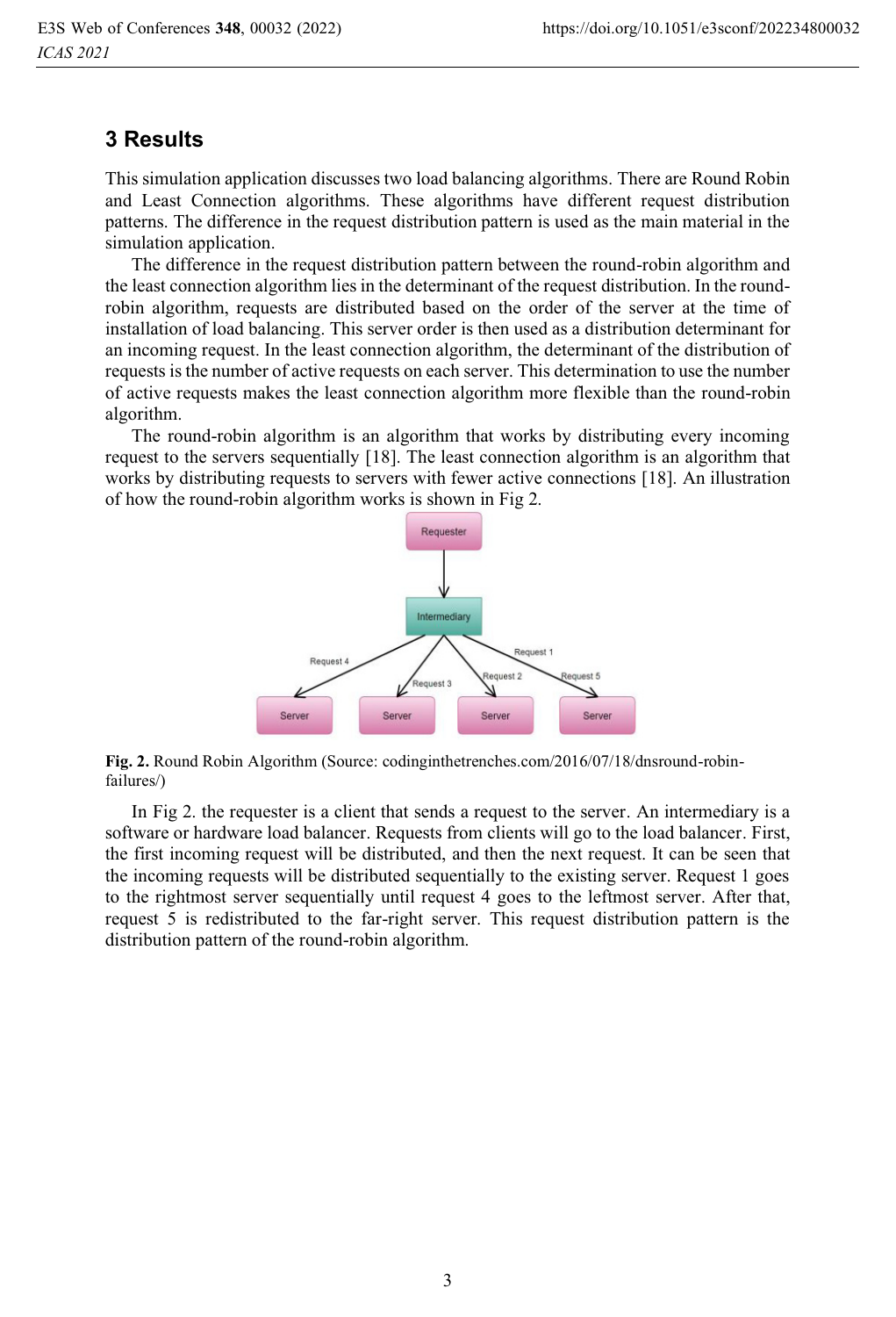

#### **Fig. 3.** Least Connection Algorithm

Fig 3. shows the distribution of requests from the least connection algorithm. A request List is a list of requests that exist on the server. It can be seen on server 1 that requests 1 and 4 are green, indicating that both requests are still active. On server 2, request 2 is active while request 5 is red, which indicates the status is inactive. On server 3, requests 3 and 6 are active. Due to the rules of the least connection algorithm, the next request will be distributed to the server with the fewest active connections (server 2).

This android application shows the concept of the round-robin algorithm and the least connection in load balancing. The application flow can be seen in Fig 4. application flow starts on Start. Users will be faced with a menu and choose from three topics presented: load balancing, round-robin, and least connection. After selecting the material, the user can choose the learning material, whether to study the introduction of the material or a simulation. In the simulation section, users will face different servers depending on the selected simulation material. There are two servers in the load balancing simulation material, four servers in the round-robin simulation material, and three servers in the least connection simulation material. The user acts as a load balancer in the simulation section and distributes incoming requests according to the specified rules. The request distribution rules depend on the selected simulation material.



### **Fig. 4.** Application flowchart

The design process was created using Adobe Photoshop software and the Sprite Editor at GameMakerStudio. UI design is made following the application flow where there are two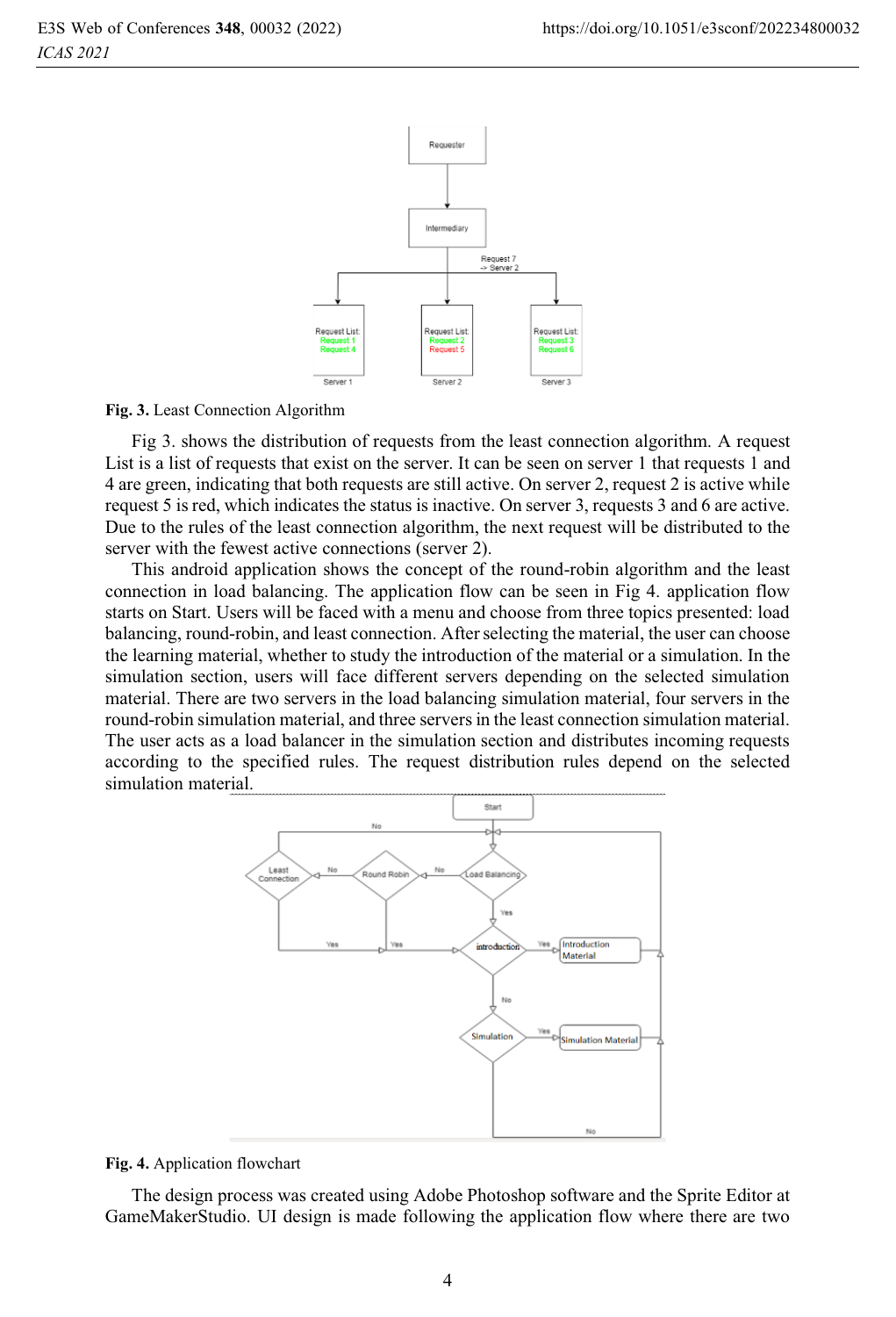menus, namely the main menu and the material menu. The main menu gives the user the option to select the material or read the guide directly. Figure 5 shows the UI design process for the material menu, but in Figure 5 the design is still in the form of a template which will later be filled through the Sprite Editor in GameMakerStudio 14.9. In the context menu, the user can choose between the introduction of load balancing, round-robin algorithm, and least connection algorithm.



**Fig. 5.** Design process

| 15 Freist Standard and 1. Perfectional Edition (c1.2 1995)                                                                                                                                                                                                                                                                                                                                            |                                                                                                                                                                                                                                                               | $-0$ x                                                                                       |
|-------------------------------------------------------------------------------------------------------------------------------------------------------------------------------------------------------------------------------------------------------------------------------------------------------------------------------------------------------------------------------------------------------|---------------------------------------------------------------------------------------------------------------------------------------------------------------------------------------------------------------------------------------------------------------|----------------------------------------------------------------------------------------------|
|                                                                                                                                                                                                                                                                                                                                                                                                       | Which Pearlies are sever choos-                                                                                                                                                                                                                               | $= 0 x$                                                                                      |
| ٠<br>$8 - 12 = 1$                                                                                                                                                                                                                                                                                                                                                                                     | Calico Clecking<br>Sant in any drove                                                                                                                                                                                                                          | Pad 1<br>VOIDER  <br>New OE                                                                  |
| -<br>to rainfurnee<br>$-$ badro 1<br>- Index 2<br>$=$ ballro, $>$<br>$-$ late $t$<br>C. Bell mark manual<br>$=$ 10 M koro<br>on on his rain<br>- so in his second<br>we can below herein adjacted                                                                                                                                                                                                     | Period collates charters<br>Michael Sole<br>Separate collaborated<br><b>A La Luis</b><br><b>IT MARINE</b><br>Video St., Happy 302<br><b><i><u>Number of submissions</u></i></b> 1<br>Tetus Setup<br>The Halpbreak<br>The Verical<br>$\blacksquare$ Used to 30 |                                                                                              |
| G-fa 18, neel<br>$40.16 \text{ km}$<br><b>Mar and Adams</b><br>$= 1013h$ 1607<br>was not bis salest indexted<br>Array<br>10 Sal Long Admi<br>sa ex bis pargandos somal<br>www.star.dec.gov.gov.alus.com/<br>so an in make room.<br>and the Mr. Strubal, related<br><b>E-Sa sinder</b><br><b>B</b> rot, AAL AV<br><b>R</b> or the fac<br>car file want sies<br>er all ble before air<br>Miller and Jan | <sup>64</sup> Energy Editor, springers of energy (1/1)<br>X<br>$\sqrt{6}$<br>о<br>ы<br>п<br><b>B N O</b><br>÷                                                                                                                                                 | $ \sigma$<br>Calors<br><b>LARL ROBS</b><br>. .                                               |
| <b>W. Mary Printer</b><br>sat server list<br>sakut.<br>sation)<br>orbox <sup>3</sup><br>سم<br><b>Scholar West Eng</b><br>1 Film Tow<br><b>Mark</b><br>Person<br>$\alpha$ and $\alpha$<br>O Type here to search<br>п                                                                                                                                                                                   | 日日<br>angle Heres<br>.<br><b>Comple</b> Base<br><b>Corpor</b><br>Color ento<br><b>SEBOCES</b><br>D)<br>AN.                                                                                                                                                    | <b>Grach</b><br>388<br>Cally Mode<br>Servi<br>$\sim$ 500<br>A <sub>0</sub><br><b>CHACHOL</b> |

**Fig. 6.** Creating objects using the sprite editor

Figure 6 shows creating objects using the Sprite Editor in GameMakerStudio. On the left of Figure 9 there is a tree that lists objects that have been created. In the sprite properties tab, there are properties of objects that contain information and some object settings such as object height and width information in pixels, object center point settings, etc. In the sprite editor tab is the section where the object is created. The object will be formed in this section and given the appropriate color. The objects created will later be displayed in the application.

Application development is done using GameMakerStudio 14.9 software. GameMakerStudio is software that offers an easy software creation process with Drag-and-Drop (DnD) features combined with simple programming using the Delph programming language. The UI and previously designed objects will also be used in this process.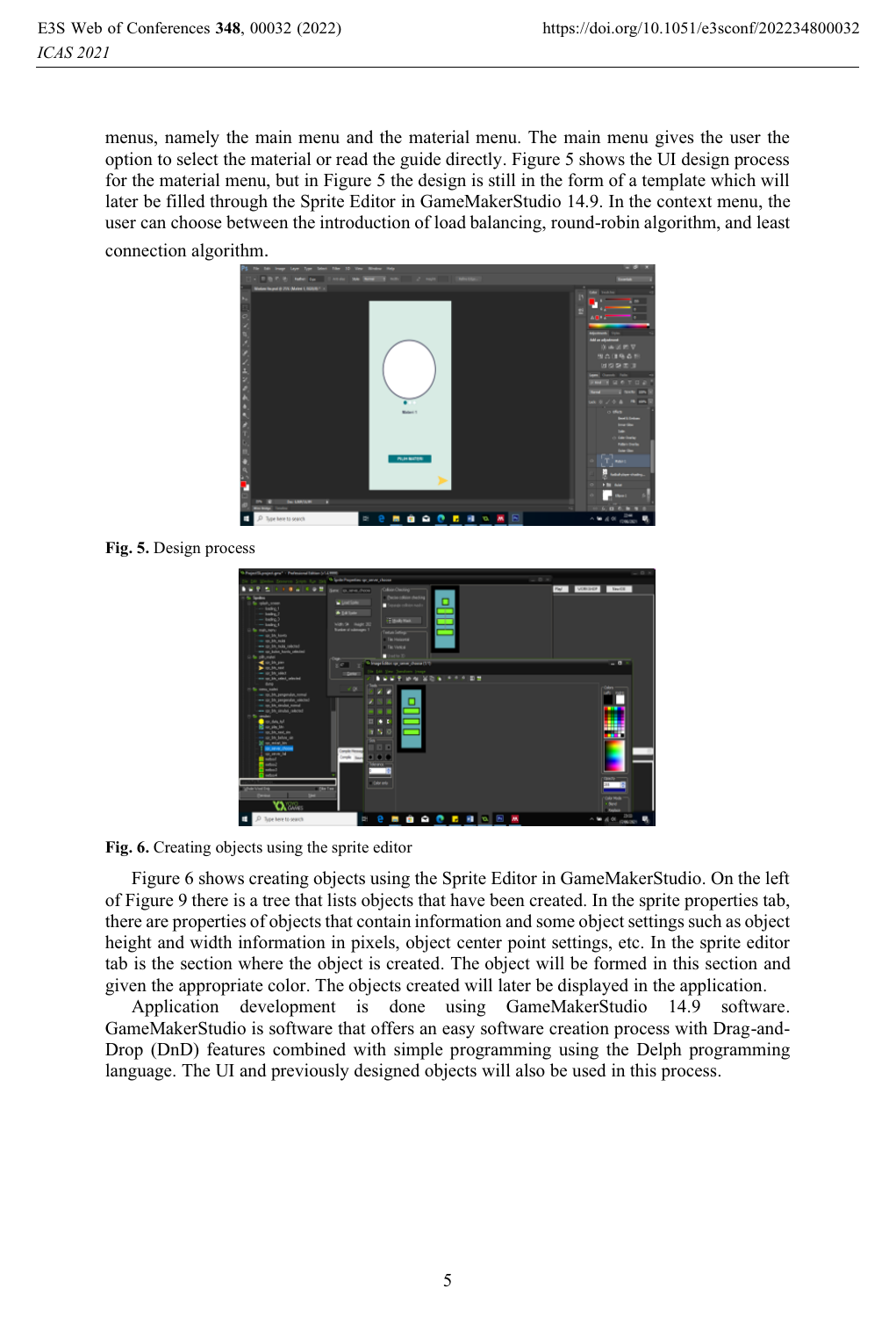| Th Project Thipminstrams" - Professional Edition (+1.4.5590) |                                           |                                            | $-$ 0 $\times$                   |
|--------------------------------------------------------------|-------------------------------------------|--------------------------------------------|----------------------------------|
|                                                              |                                           |                                            |                                  |
|                                                              | <b>A Local Visitor</b>                    | v Contactor Data                           | V Hyun Ref 1<br><b>MONE NVCC</b> |
| it is under                                                  | <b>D. Olivi Properties Insting</b>        |                                            | - -                              |
| gain20<br><b>In South</b>                                    | <b>Emb</b><br><b>None</b> <i>Institut</i> | <b>Automo</b>                              | <b>AMAGEMENT</b>                 |
| - la barkgrounds                                             | $\bullet$ Costs                           | <b>WE That an impatin 1</b>                | 罷                                |
| <b>List Pada</b>                                             | <b>Galleri</b><br>hairg. 1                | <b>Stat of alderda</b>                     |                                  |
| de Sodele                                                    |                                           |                                            |                                  |
| de Shadon<br><b>Grant</b>                                    | The Lot                                   | <b>E</b> Dance with inclosing 2            | $50 - 44$                        |
| de Ties Lines                                                | $-16436$                                  | Serval disk bod. prior?                    | <b>Long Corp.</b>                |
| to Oldsto                                                    | $-504$                                    | (b) Schlam Denoming and 13                 | 大作品                              |
| Life di pich, com                                            | Feiner Um Ryke                            |                                            |                                  |
| <b>Birds</b>                                                 | Depty 1                                   | <b>Windship</b>                            | ×                                |
| <b>G. ALTAN ARE</b><br>$-$ di in nis                         | Panel<br>Superb.                          | <b>STACKS</b>                              | к                                |
| - di lik lanta                                               |                                           | <b>WE Float on Executive</b> ?             | ш                                |
| C-to cli sin most                                            | <b>TAGE</b><br><b>Cone or grind</b>       |                                            | <b>I Policia</b>                 |
| <b>HK 34 HK 346</b>                                          | <b>Dides Hore</b>                         | A Ret of ablack                            | ×<br>w                           |
| add him power                                                |                                           | <b>DE Change selle His backs 3</b>         |                                  |
| $=$ di to sec<br>to diction and                              | ASS AVE                                   | as followide but yello?                    | î.                               |
| als move.)                                                   | <sup>19</sup> Show Information            |                                            |                                  |
| 17 to 18 kers here                                           | Dietal<br>Dakes 1<br>$\times$             | <b>B</b> In Alan Etcnon gend <sup>+1</sup> | 大世                               |
| - IL In promote remai                                        |                                           |                                            |                                  |
| - the tree simulasi exempt<br>m, ratidas                     |                                           |                                            |                                  |
| the companies                                                |                                           |                                            |                                  |
| do muset new                                                 |                                           |                                            |                                  |
| C-56 ISL Holed                                               |                                           |                                            |                                  |
| $\blacktriangleright$ di the sect in                         | Comple Memorant                           |                                            |                                  |
| 4 ALM Minute<br><b>SUMMER</b>                                | Corole GuyerCores                         |                                            |                                  |
| eld debt in Car                                              |                                           |                                            |                                  |
| <b>IN AN X T.A.</b>                                          |                                           |                                            |                                  |
| 46,446,6254                                                  |                                           |                                            |                                  |
|                                                              |                                           |                                            |                                  |
| <b>Software Novel Dress</b><br>- Edw Twee                    |                                           |                                            |                                  |
| <b>Unit</b><br><b>Parisa</b>                                 |                                           |                                            |                                  |
| $\alpha$ and $\alpha$                                        |                                           |                                            |                                  |
|                                                              |                                           |                                            |                                  |
| D. Saw here to search<br>-                                   | <b>ARACARA</b> NE<br><b>bH</b>            |                                            | $0 - 40$<br>入输出帐                 |

**Fig. 7.** Creating an object in GameMakerStudio (part 1)

In Figure 7, an object is created in GameMakerStudio. The object here is different from the previously designed object. Pre-designed objects have the designation sprite. The object uses the previously designed sprites as the display of the object. In this section, the object can be given commands such as if the user presses the screen, it will carry out one or more instructions that have been compiled. Figure 7 shows the creation of an object named loading displayed on the application splash screen. In Figure 8, there are objects named obj button start and obj button howto. Obj button start serves as a start button that will take the user to the context menu, and obj button howto serves as a guide button that will take the user to the wizard section. Both objects will be displayed on the main menu.



**Fig. 8.** Creating an object in GameMakerStudio (part 2)

A room is a page where there are objects that have been arranged in such away. Objects in the room will be displayed on the android screen. The object that has been designed will be used as a sprite. Then the sprite will be used as the object display in GameMakerStudio. The object that has been created is then arranged in the simulation room. The arrangement of objects in the simulation room varies depending on what material the user chooses.

Figure 9 shows the objects that have been arranged in the simulation room with load balancing material. There are three computer-shaped objects on the right. The three objects represent the client. There is an object in the form of a black striped circle with the main color blue symbolizing the internet, a square object with a line in the middle symbolizing the load balancer, a square object with several small squares symbolizing the server. The green line represents the connection path between objects. A box-shaped object with a sideways triangle inside is the play button to start the simulation.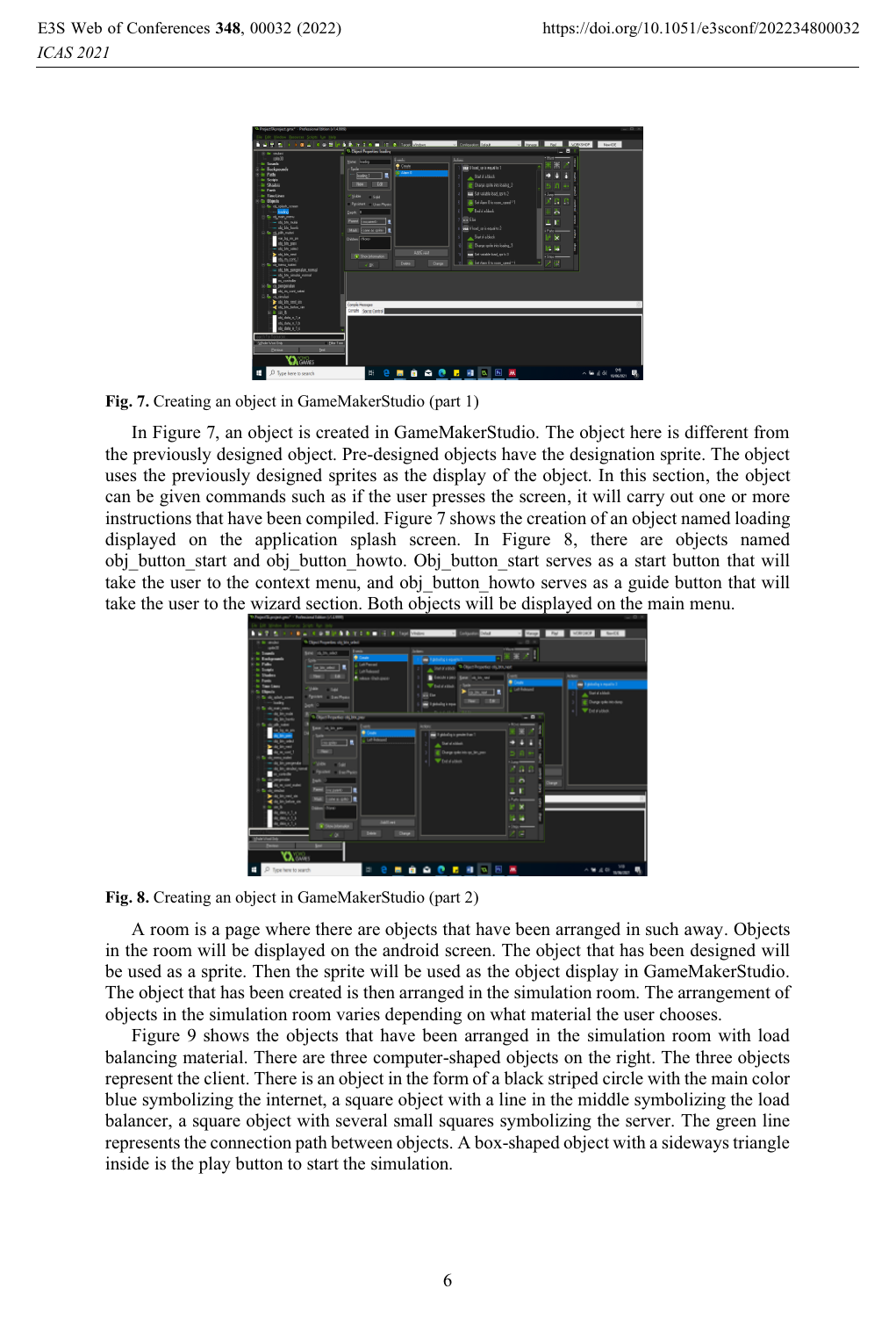

**Fig. 9.** The process of compiling objects

| on Proporties are sim<br><b>THE REAL</b>                       | e a<br><b>The View</b>                                                                                               |                  |
|----------------------------------------------------------------|----------------------------------------------------------------------------------------------------------------------|------------------|
| teckpound<br>sturica<br>tike.                                  |                                                                                                                      |                  |
| <b>Sales</b> Inc. Services<br>on.<br>1 Bit                     | Sekarang, kamu akan berperan sebagai<br>load balancing itu sendiri, tunggu request                                   |                  |
| <b>BIGHT JUST</b><br>m<br>Pavine                               | sampai ke load balancer lalu coba pilih<br>server untuk distribusi data.<br>Semua server spesifikasinya sama, jangan |                  |
| One Digita Bullet with Infeder-Colour<br><b>D</b> Coulor color | memilih server yang sama secara berurutan<br>ager server tidak overload<br>(ditandai dengan indikator warna merah)   |                  |
| <b>Johanna Drive</b>                                           |                                                                                                                      |                  |
|                                                                | €                                                                                                                    |                  |
|                                                                |                                                                                                                      |                  |
|                                                                |                                                                                                                      |                  |
| $\overline{a}$                                                 | D                                                                                                                    |                  |
| 89                                                             | Peer Ctc-highlight chieds with creation code<br><b>Yes</b>                                                           |                  |
| Type here to search                                            | E1<br>ш<br>≃<br>林<br>ы<br><b>B</b>                                                                                   | q,<br>15/06/3071 |

**Fig. 10.** Arranged objects for round-robin algorithm

Figure 10 shows the objects that have been arranged in the simulation room with roundrobin algorithm material. There are four clients, and four servers, then there is a new object in the form of a box with numbers below it. This object serves as a marker. Users are required to select servers sequentially according to the rules of the round-robin algorithm.



**Fig. 11.** Arrange objects for the least connection algorithm

Figure 11 shows the objects that have been arranged in the simulation room with the least connection algorithm material. There are four clients and three servers, then there are three small square objects with numbers in them which are markers of the server order, and three square objects with several small squares in them, which indicate the number of active connections on the server above the object. Users must select a server with the least number of active connections. If there are two or more servers with the same number of active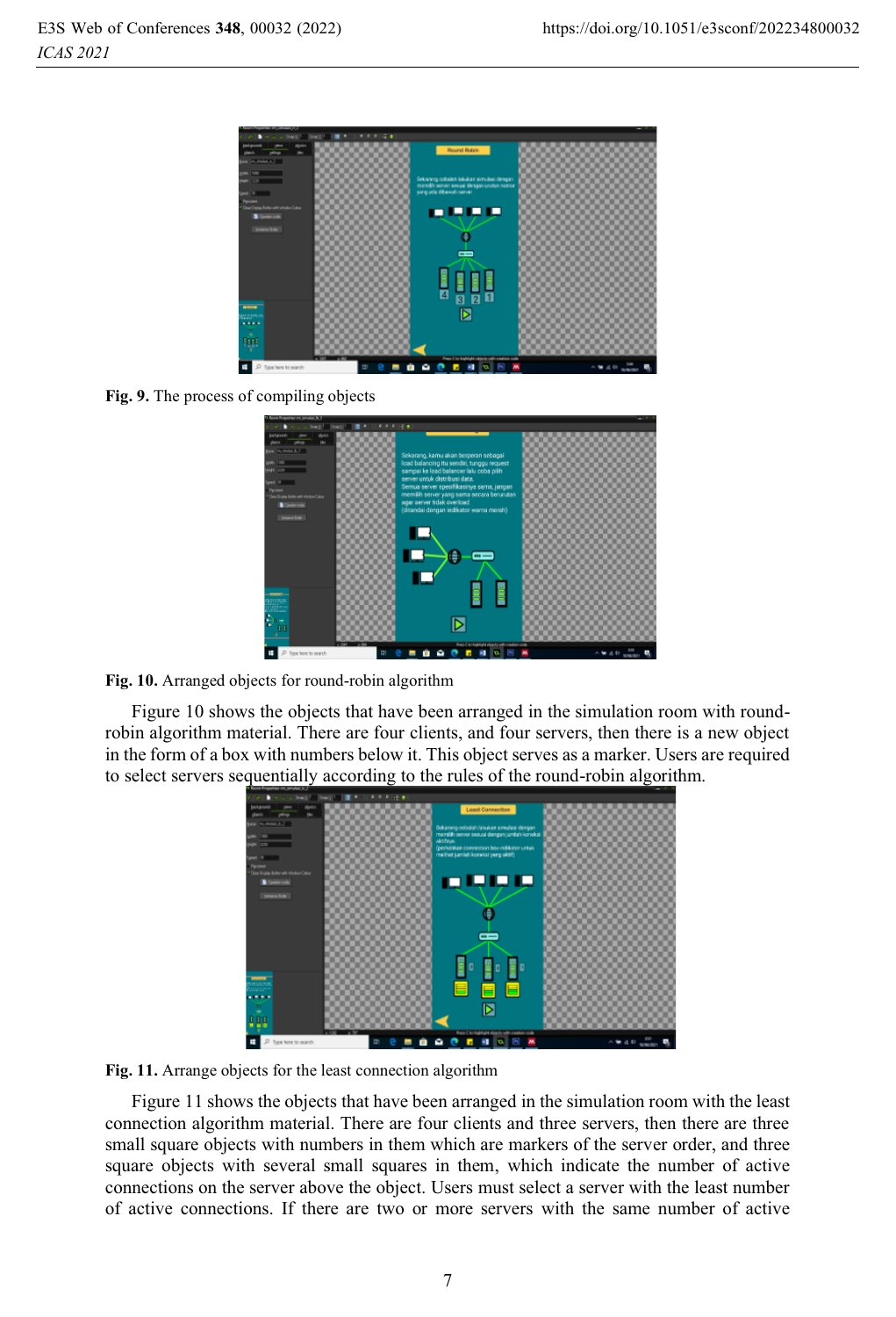connections, the user is required to select a server according to the serial number on the object beside the server.

Testing is done by using this application on the cellphone. During the Covid-19 pandemic, the application was installed on the cellphone, and the test was carried out at the. The features and functions of the application are tested one by one. Two lines of objects on the page are displayed on the android screen (Fig. 12). The first line consists of one client and one server. This line demonstrates a simple request flow from the client to the server. A small yellow circle represents the request. The demonstration went well without any problems. The second line consists of three clients and one server. This line demonstrates the flow of requests with more clients to the server. The number of requests will overload the server because it runs out of resources needed to serve incoming requests. As a result, the demonstration went well without any problems



**Fig. 12.** Load balancing simulation display

This load balancing simulation application was tested on 20 users. The application testers have an IT background (organization/group/institution), especially in cloud computing. Testers were asked to use the app for one day. Then the testers are asked for feedback about the simulated android application that has been tried. Testers are asked to fill out a test form. The results of the feedback can be seen in Table 1.

| Material                         | User Feedback         |                                    |                            |  |
|----------------------------------|-----------------------|------------------------------------|----------------------------|--|
|                                  | Easy to<br>understand | Not too difficult<br>to understand | Difficult to<br>Understand |  |
| Introduction to load balancing   | 13                    |                                    | $\theta$                   |  |
| Introduction to the round-robin  | 13                    |                                    | $\theta$                   |  |
| Introduction to least connection | 14                    | 5                                  |                            |  |
| load balancing simulation        | 14                    | 6                                  | $\theta$                   |  |
| round-robin simulation           | 15                    |                                    | $\theta$                   |  |
| least connection simulation      | 13                    | 6                                  |                            |  |

**Table 1.** User feedback.

From Table 1, more than 50% of users stated that it was easy to use the application. Simulation of load balancing material can also be understood. Thus it can be concluded that this application can be used as a learning tool to understand the concept of load balancing.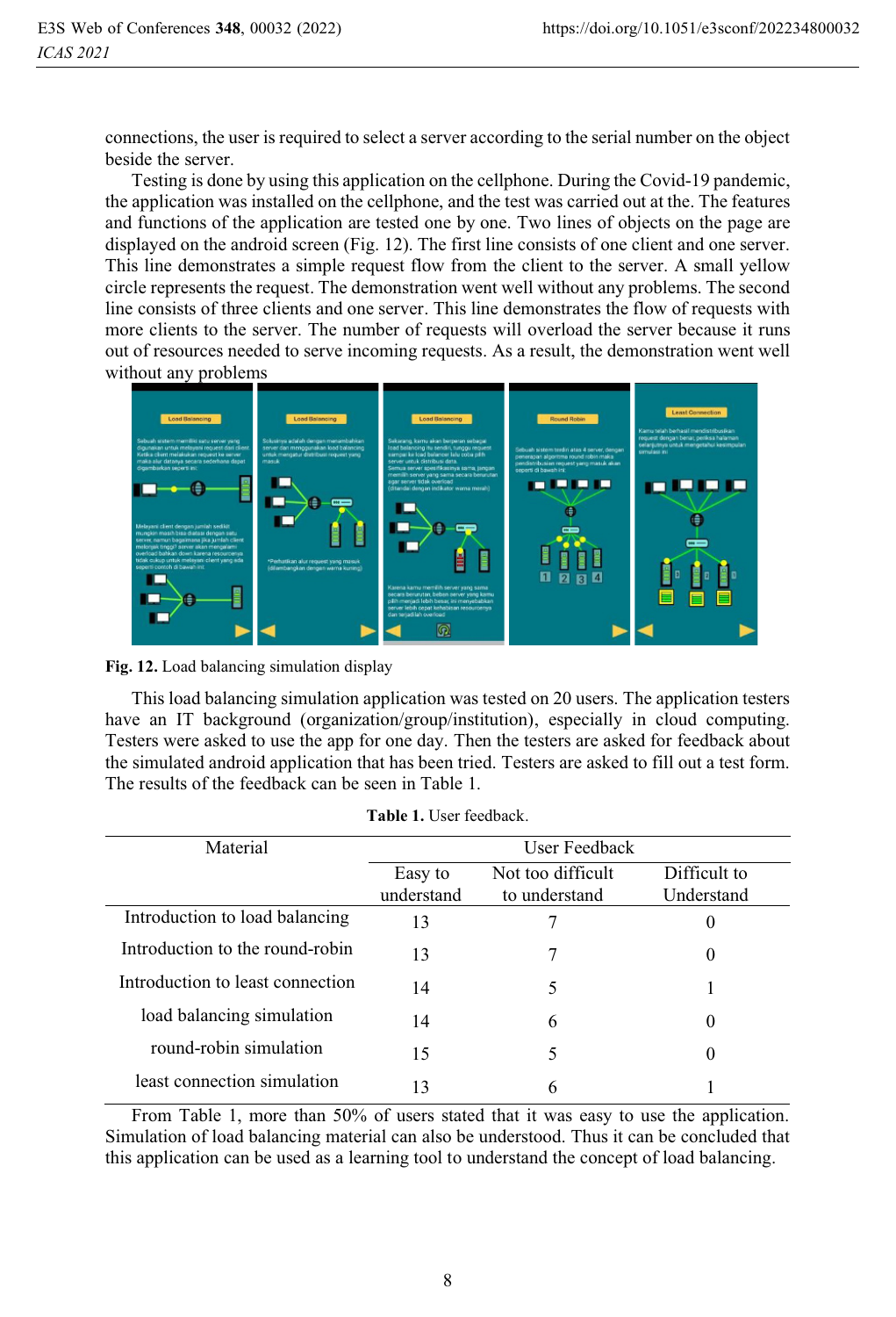# **4 Conclusion**

The load balancing simulation application can be used as a learning module to understand the concept of load balancing. Users can download this application from the Google play store. More than 50% of users say this application is easy to use and the material is easy to understand.

# **5 References**

- 1. W. Sholihah and A. Mardiyono, *Mengelola Kelas Online Dengan Moodle 3.8*. Yogyakarta: Deepublish (2020)
- 2. D. P. Agustino, Y. Priyoatmojo, and N. W. W. Safitri, "Implementasi Honeypot Sebagai Pendeteksi Serangan dan Melindungi Layanan Cloud Computing," in *Konferensi Nasional Sistem & Informatika 2017*, pp. 196–201 (2017)
- 3. G. Joshi and S. . Verma, "A Review on Load Balancing Approach in Cloud Computing," *Int. J. Comput. Appl.*, vol. 119, no. 20 (2015)
- 4. S. Kumar, "Cloud Computing based Load Balancing Architecture: A Study," vol. 8, no. 2, pp. 112–116 (2017)
- 5. D. Leman, "Load Balancing 2 Jalur Internet Menggunakan Mikrotik Round Robin," *Riau J. Comput. Sci.*, vol. 5, no. 2, pp. 137–143 (2019)
- 6. S. D. Riskiono and D. Pasha, "Analisis Metode Load Balancing Dalam Meningkatkan Kinerja Website E-Learning," *J. Teknoinfo*, vol. 14, no. 1, p. 22, Jan. (2020)
- 7. S. K. Mishra, B. Sahoo, and P. P. Parida, "Load balancing in cloud computing: A big picture," *Journal of King Saud University - Computer and Information Sciences*, vol. 32, no. 2. King Saud bin Abdulaziz University, pp. 149–158, Feb. (2020)
- 8. C. Hugh, "Study: How the `New Normal` is Changing Cloud Usage and Strategy," in *Snow Software*, p.1 (2020)
- 9. D. Wurara, S. R. U. A. Sompie, S. D. E. Paturusi, and H. V. Kainde, "Rancang Bangun Aplikasi Game Pembelajaran Dan Simulasi Sistem Bilangan Digital Berbasis Android," *J. Tek. Inform.*, vol. 15, no. 1, pp. 13–22, Mar. (2020).
- 10. A. Muafa, E. Ekohariadi, and A. Santoso, "Pengaruh Penggunaan Media Pembelajaran Simulasi Komputer Terhadap Hasil Belajar Siswa Sekolah Menengah Kejuruan Di Gresik," *J. Pendidik. Vokasi UNESA*, vol. 2, no. 01, p. 246525 (2014)
- 11. C. D'Angelo, D. Rutstein, C. Harris, R. Bernard, E. Borokhovski, and G. Haertel, "Simulations for STEM learning: Systematic review and meta-analysis," (2014)
- 12. O. Chernikova, N. Heitzmann, M. Stadler, D. Holzberger, T. Seidel, and F. Fischer, "Simulation-Based Learning in Higher Education: A Meta-Analysis," *Rev. Educ. Res.*, vol. 90, no. 4, pp. 499–541, Aug. (2020)
- 13. S. Ul Sabha, "A Novel And Efficient Round Robin Algorithm With Intelligent Time Slice And Shortest Remaining Time First," *Mater. Today Proc.*, vol. 5, no. 5, pp. 12009–12015, Jan. (2018)
- 14. L. Tung, "Bigger than Windows, bigger than iOS: Google now has 2.5 billion active Android devices," (2019)
- 15. A. Watson, "Coronavirus impact: global device usage increase by country 2020 | Statista," in *18 Juni 2020*, p.1 Jun. (2020)
- 16. D. Tolawo, A. Lumenta, and S. Karouw, "Perancangan Mobile Learning Algoritma dan Pemprograman," vol. 4, no. 2, pp. 1–5 (2014)
- 17. R. F. Rahmat, L. Mursyida, F. Rizal, K. Krismadinata, and Y. Yunus, "Pengembangan media pembelajaran berbasis mobile learning pada mata pelajaran simulasi digital," *J. Inov. Teknol. Pendidik.*, vol. 6, no. 2, pp. 116–126, Oct. (2019)
- 18. H. Triangga, I. Faisal, and I. Lubis, "Analisis Perbandingan Algoritma Static Round-